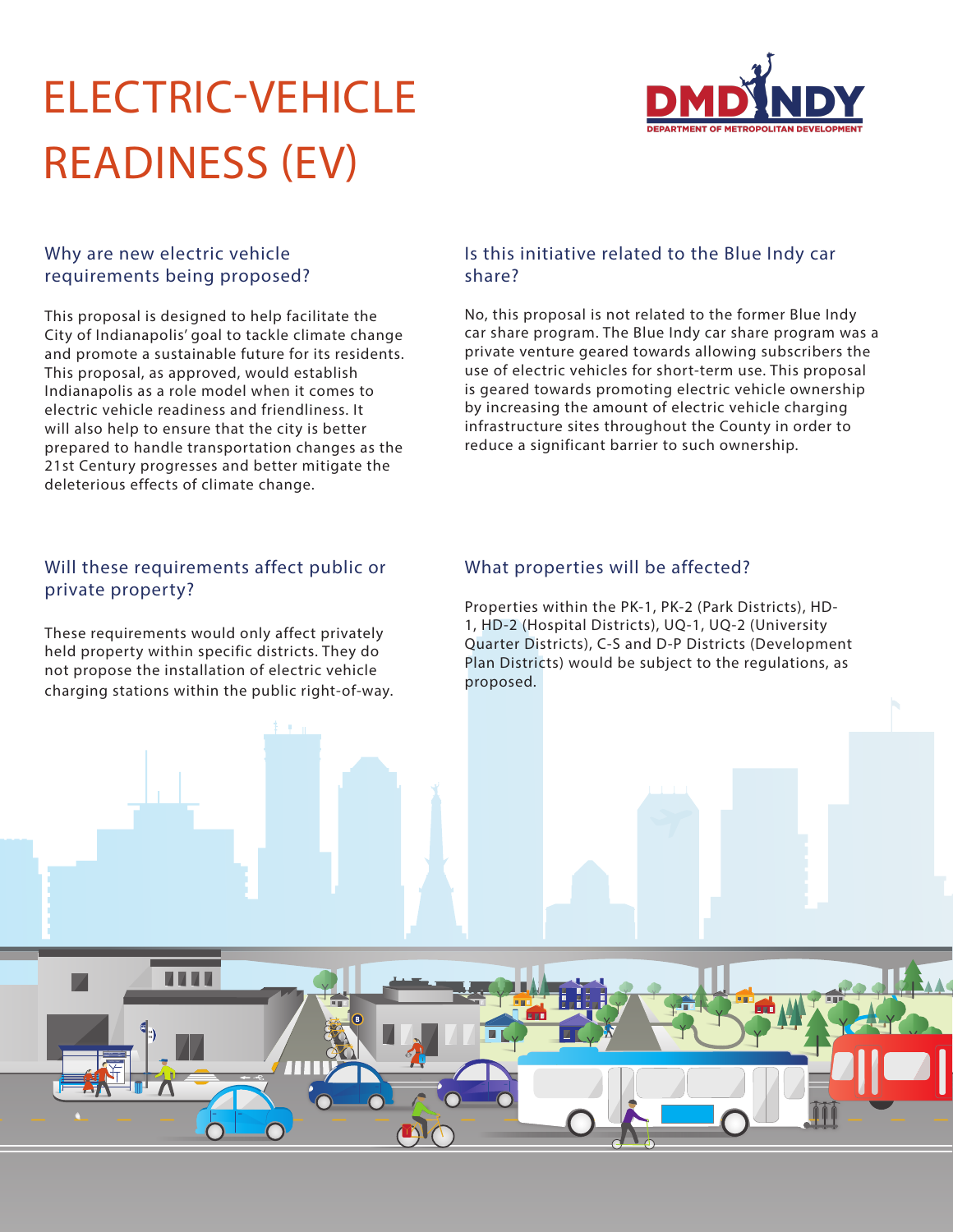# Why were these districts selected?

While conducting research on other cities EV regulations and outcomes, a common issue was the concentration of EV charging stations within each respective city's downtown and nearby institutions. In order to avoid this, DMD identified which districts would align with the city's goals and also be well deployed throughout the County in order to ensure adequate access to citizens, commuters and visitors.

All new development, including the future installation of required electric vehicle charging stations, within these districts require, require the filing of site plan approval before the Metropolitan Development Commission (MDC). This will allow for public input and appropriate design and location of this infrastructure.

| <b>District</b>                          | <b>EV-Capable</b>                            | <b>EV-Ready</b> | <b>EV-Install</b> |
|------------------------------------------|----------------------------------------------|-----------------|-------------------|
| Land Use                                 | Requirement of Total Parking Spaces Provided |                 |                   |
| PK-1; HD-1; UQ-1                         |                                              |                 |                   |
| All Approved Land Uses                   |                                              | 20%             | 5%                |
| C-S, D-P, PK-2, HD-2 and UQ-2            |                                              |                 |                   |
| Single-Family Detached/Attached          | 1 space per unit                             |                 |                   |
| Two-Family, Triplex and Fourplex         | 1 space per unit                             |                 |                   |
| Live/Work Dwellings                      | 1 space per unit                             |                 |                   |
| All other residential uses               |                                              | 20%             | 5%                |
| All Public, Institutional, Religious and |                                              | 20%             | 5%                |
| Civic Uses                               |                                              |                 |                   |
| <b>Commercial Uses</b>                   |                                              | 20%             | 5%                |
| Industrial Uses                          |                                              | 20%             | 5%                |

### What will be required?

## Will existing businesses be affected by the change?

Existing structures located in affected districts would not be required to conform with these regulations. However, subsequent expansions and increases of intensity would require conformity with these regulations.